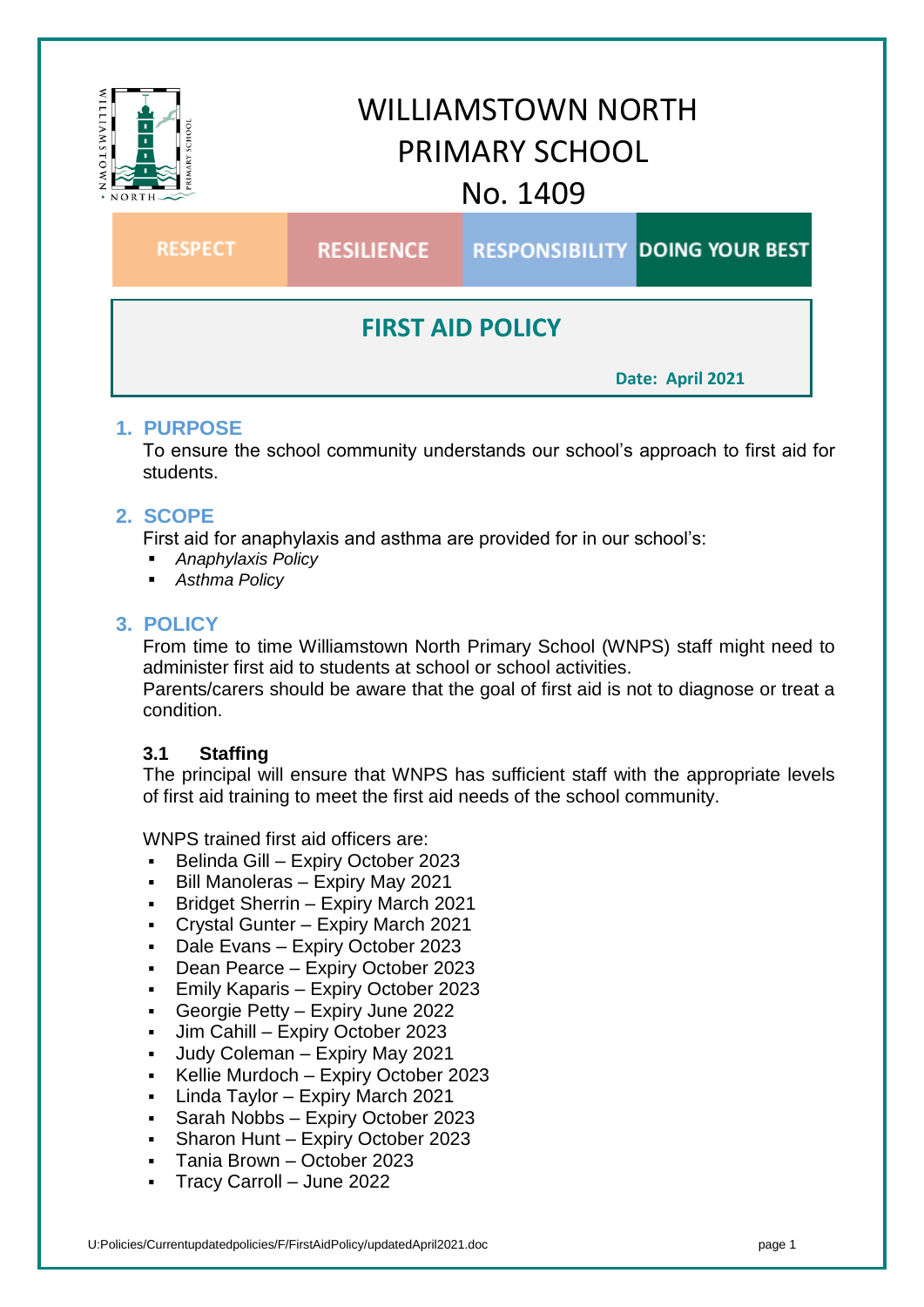## **3.2 First aid kits**

WNPS will maintain:

- Four major first aid kit which will be stored in the Health Hub as well as one evacuation kit
- portable first aid kits which are used for excursions and camps, are placed in each classroom. There are four Yard duty bags.
- The portable first aid kit/s are stored:
	- o Classroom Offices

The school nurse will be responsible for maintaining all first aid kits.

### **3.3 Care for ill students**

Students who are unwell should not attend school.

If a student becomes unwell during the school day they may be directed to Health Hub and monitored by the registered nurse or admin staff. Depending on the nature of their symptoms, staff may contact parents/carers or an emergency contact person to ask them to collect the student.

#### **3.4 First aid management**

If there is a situation or incident which occurs at school or a school activity which requires first aid to be administered to a student:

- Staff who have been trained in first aid will administer first aid in accordance with their training. In an emergency situation, other staff may assist in the administration of first aid within their level of competence.
- In a medical emergency, staff may take emergency action and do not need to obtain parent/carer consent to do so. Staff may contact Triple Zero "000" for emergency medical services at any time.
- Staff may also contact NURSE-ON-CALL (on 1300 60 60 24) in an emergency. NURSE-ON-CALL provides immediate, expert health advice from a registered nurse and is available 24 hours a day, 7 days a week.
- If first aid is administered for a minor injury or condition, the registered nurse or admin staff will notify parents/carers by Compass via the Compass Sick Bay Chronicles and where necessary a follow up phone call will be made.
- If first aid is administered for a serious injury or condition, or in an emergency situation, school staff will attempt to contact parents/carers or emergency contacts as soon as reasonably practical.
- If staff providing first aid determine that an emergency response is not required but that medical advice is needed, school staff will ask parents/carers, or an emergency contact person, to collect the student and recommend that advice is sought from a medical practitioner.
- Whenever first aid treatment has been administered to a student the registered nurse or admin staff will:
	- o record the incident on Compass
	- $\circ$  if first aid was administered in a medical emergency, report the incident to the Department's Security Services Unit on 03 9859 6266.

In accordance with guidance from the Department of Education and Training, analgesics, including paracetamol and aspirin, will not be stored at school or provided as a standard first aid treatments. This is because they can mask signs of serious illness or injury.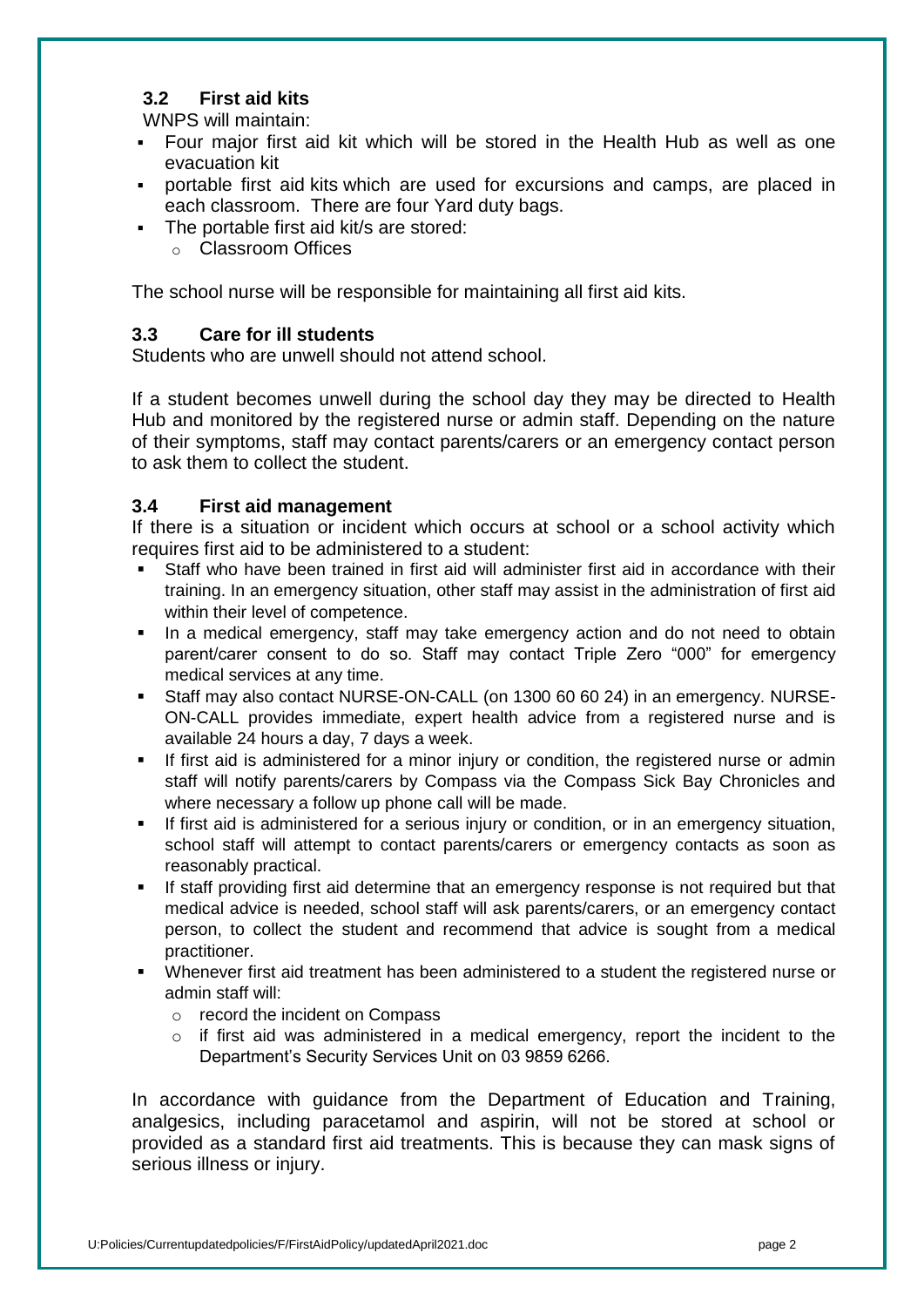## **4. FURTHER INFORMATION AND RESOURCES**

- **Privacy Policy**
- **Medication Policy**
- **-** Camping Policy
- **Anaphylaxis Policy**
- **Asthma Policy**
- Australian Nursing and Midwifery Federation's National School Nursing Professional Practice Standards, 2<sup>nd</sup> edition. Link: [http://anmf.org.au/documents/reports/School\\_Nr\\_National\\_Standards.pdf](http://anmf.org.au/documents/reports/School_Nr_National_Standards.pdf)
- **See appendices below**

## **5. REVIEW CYCLE**

This policy was last updated on 21<sup>st</sup> April 2021 and is scheduled for review in April 2024.

## **Appendix 1:**

#### **Blue Health Hub Passes – located in Yard Duty Bags**

| Health Hub Pass - Williamstown North Primary School                                                   |                                                                                        |                                                                   |               |                                                                                                                   |
|-------------------------------------------------------------------------------------------------------|----------------------------------------------------------------------------------------|-------------------------------------------------------------------|---------------|-------------------------------------------------------------------------------------------------------------------|
|                                                                                                       |                                                                                        |                                                                   |               |                                                                                                                   |
| <b>Full Name of child:</b>                                                                            |                                                                                        |                                                                   | <b>Class:</b> |                                                                                                                   |
| Area A<br><b>Play Equipment</b><br><b>Open Space</b>                                                  | <b>Area B</b><br><b>Play Equipment</b><br><b>Basketball Court</b><br><b>Greenfield</b> | Area C<br><b>Tasmania</b><br><b>Basketball Court</b><br>Lego Area |               | <b>Teaching Space</b><br><b>Classroom</b><br><b>PE</b><br><b>Pre Existing</b><br><b>Excursion</b><br><b>Other</b> |
| <b>Details of Accident/Illness:</b><br><b>FIRST AID</b><br><b>Full Name of Teacher (please print)</b> |                                                                                        |                                                                   |               |                                                                                                                   |

U:Policies/Currentupdatedpolicies/F/FirstAidPolicy/updatedApril2021.doc page 3